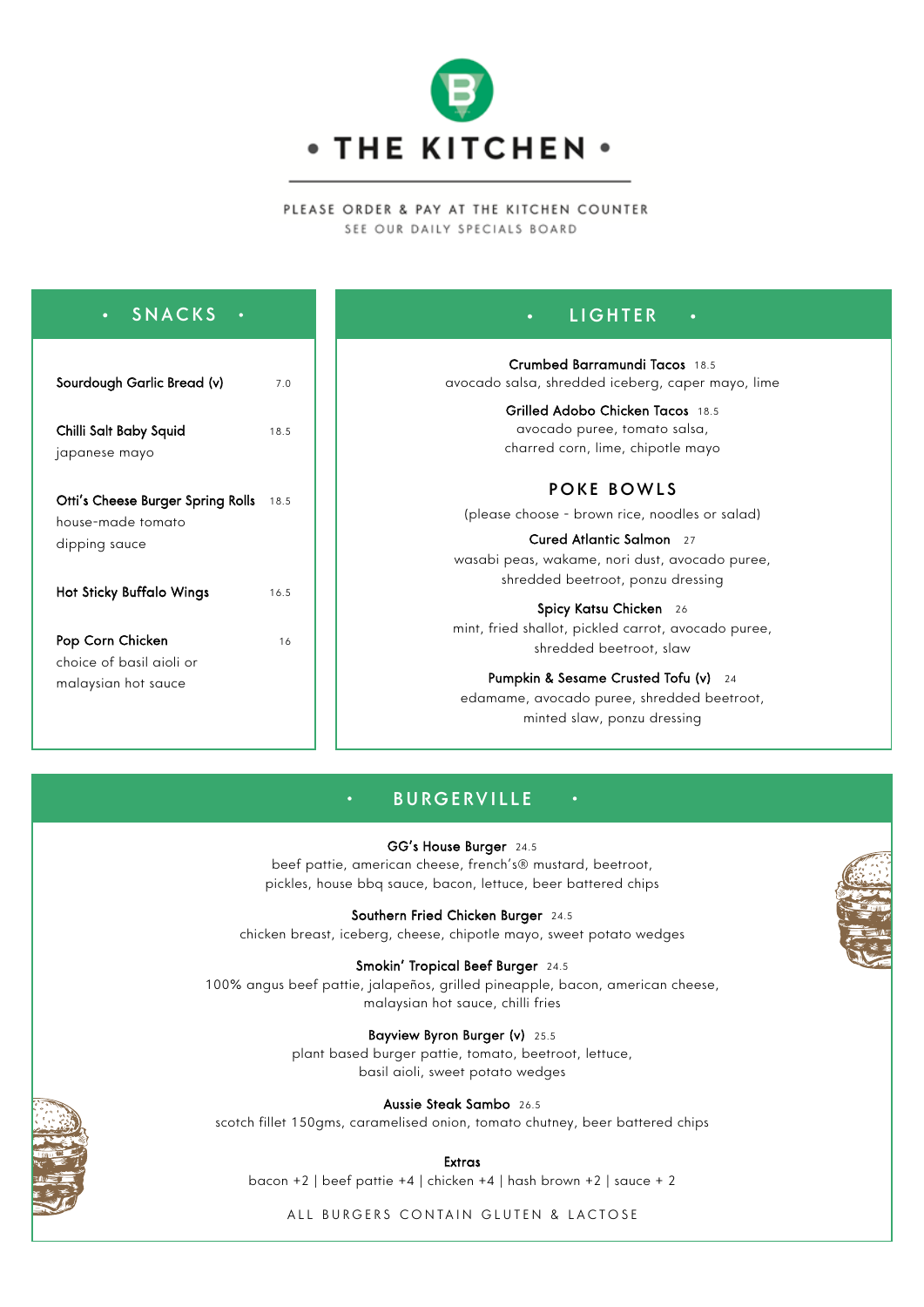

PLEASE ORDER & PAY AT THE KITCHEN COUNTER SEE OUR DAILY SPECIALS BOARD

## MAINS

 Cone Bay Barramundi 35 twice cooked chats, broccolini, salsa verde

Red Wine Braised 4hr Beef Cheek 34 parsnip puree, glazed carrots

Spicy Tomato Seafood Risotto 34 prawns, mussels, calamari

Handmade Pumpkin, Sage Ravioli (v) 28 asparagus, goat's cheese, hazelnut pangrattato

Beef Bourguignon Pot Pie 27 brisket, speck, mushroom, carrot, thyme, greens & mash potato

> ½ Chicken Stuffed with Chorizo 32 cauliflower puree, sautéed greens

Roasted Lamb Shoulder 38 caramelised brussel sprouts, pea, speck and marinated feta, carrot puree, jus

## BEEF BEEF

Our Red Gum Creek Beef is Free Range cattle from British breeds such as Angus and Hereford, raised on the verdant pastures of Victoria and Southern NSW. Raised on proud family farms, committed to consistent high-quality livestock. MAS graded, antibiotic free, no added hormones, GMO free.



Rump 300gms MSA 150-180 Day Grain Fed 35 shoestring fries, garden salad, seeded mustard & mushroom jus

Scotch Fillet 280gms MSA 150-180 Day Grain Fed 48 truffle potato mash, broccolini, peppercorn sauce, chimichurri



## IF YOU HAVE AN ALLERGY - PLEASE INFORM OUR STAFF WHEN ORDERING.

N.B. WE HAVE NUTS & OTHER INGREDIENTS IN THE KITCHEN THAT CAN CAUSE ALLERGIES.

A GLUTEN FREE MENU IS AVAILABLE UPON REQUEST.